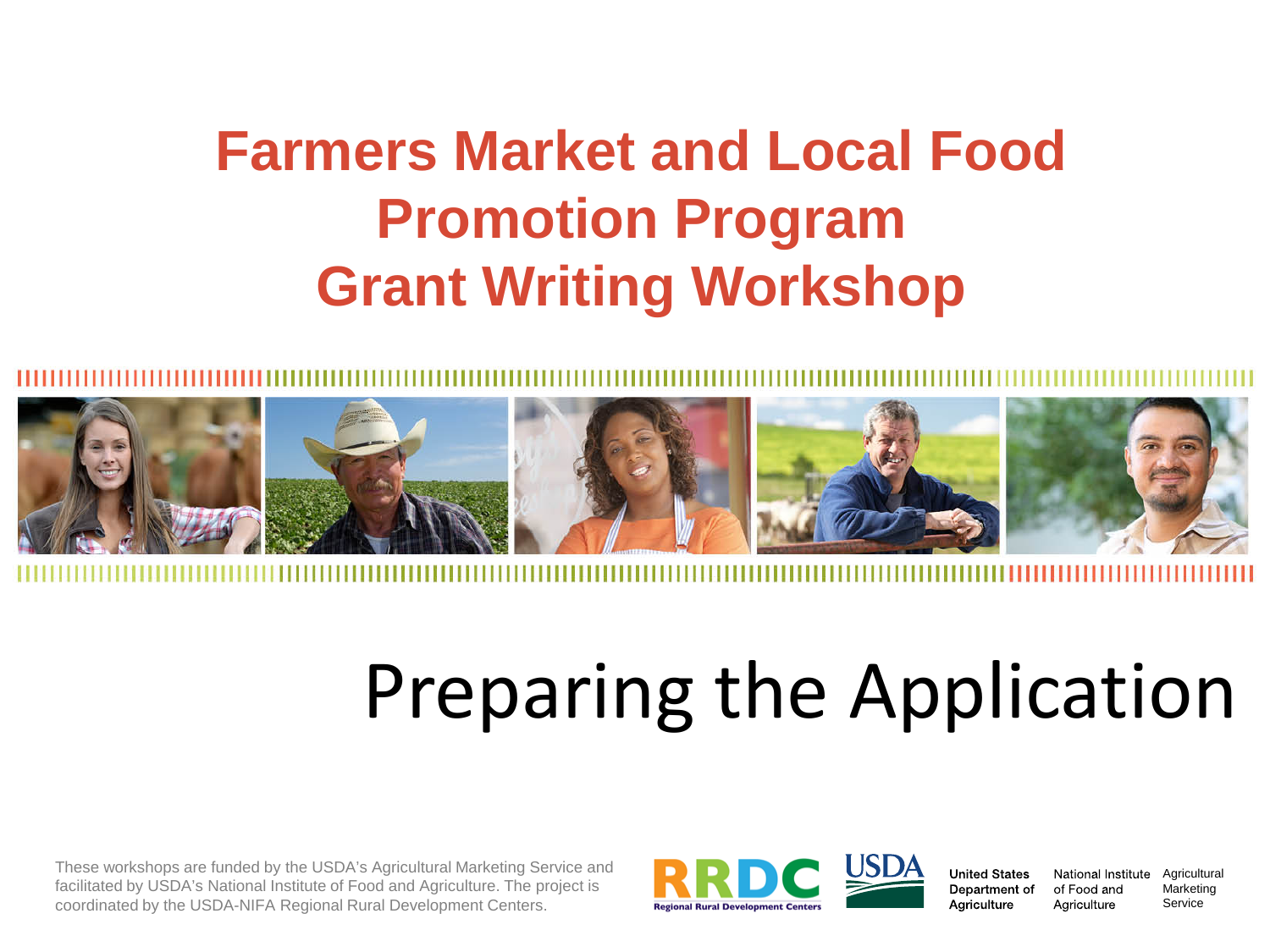# Session Overview

- Application Process
- Major Application Components
- Project Evaluation and Scoring
- **Developing Your Narrative**
- Developing Your Budget
- Helpful Hints

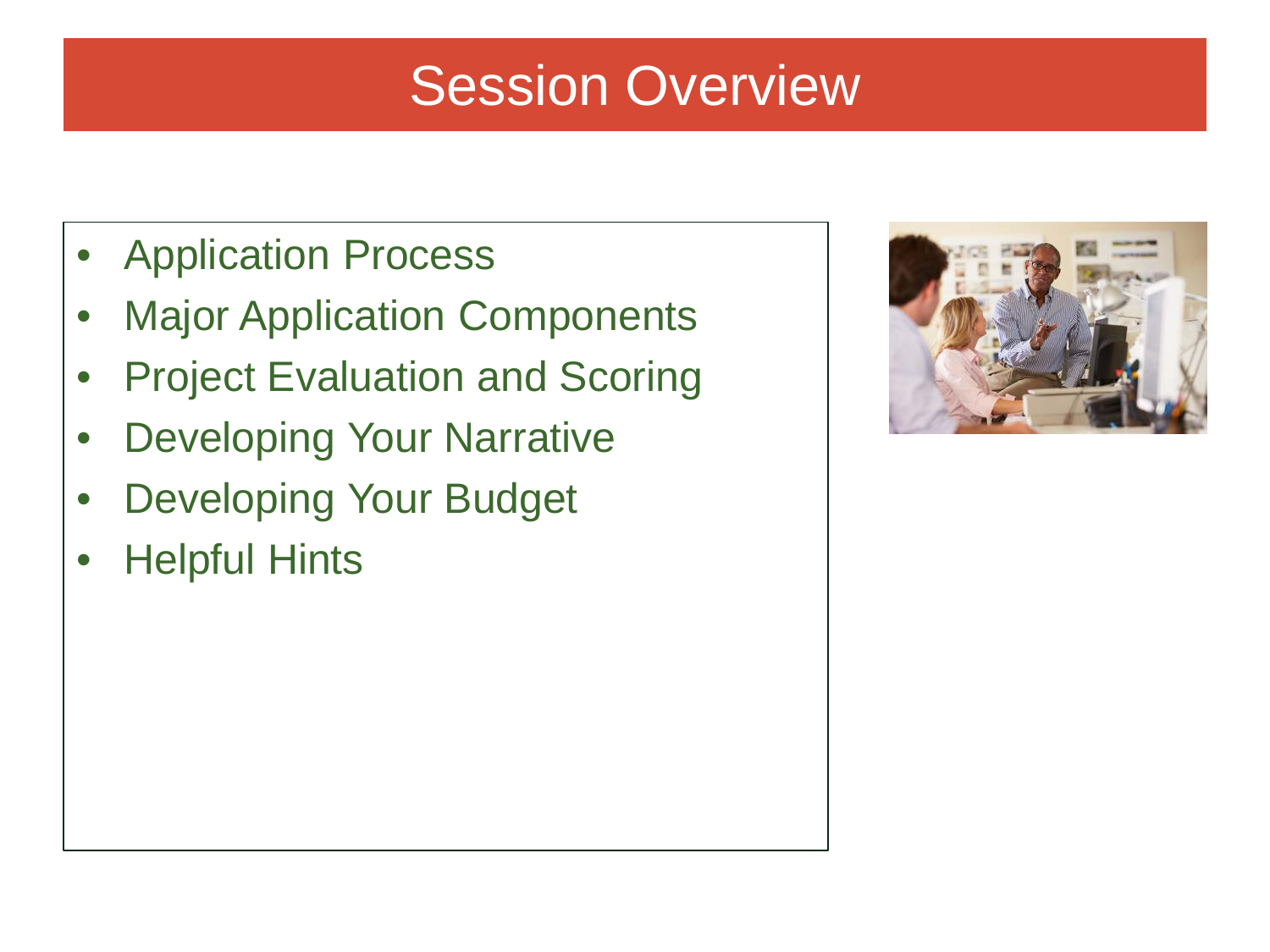# Application Steps

- 1. Obtain a DUNS Number (1 day)
- 2. Register with SAM (3-5 days, 2 weeks if errors)
- 3. Register on grants.gov (3-5 days, 2 weeks if errors)
- 4. Download grant application package (immediately as available)
- 5. Check with whoever must approve application/budget to determine timeline for processing/approvals/signatures
- 6. Develop proposal, budget, gather letters, supporting information & attachments (depends on pre-proposal development, 3+ weeks)
- 7. Submit grant application, including attachments (Start at least 3 days prior to application deadline)
- 8. Grants.gov sends Submission Receipt Number (same day)
- 9. Grants.gov sends Submission Validation Receipt (48 hours)

#### *See example timeline*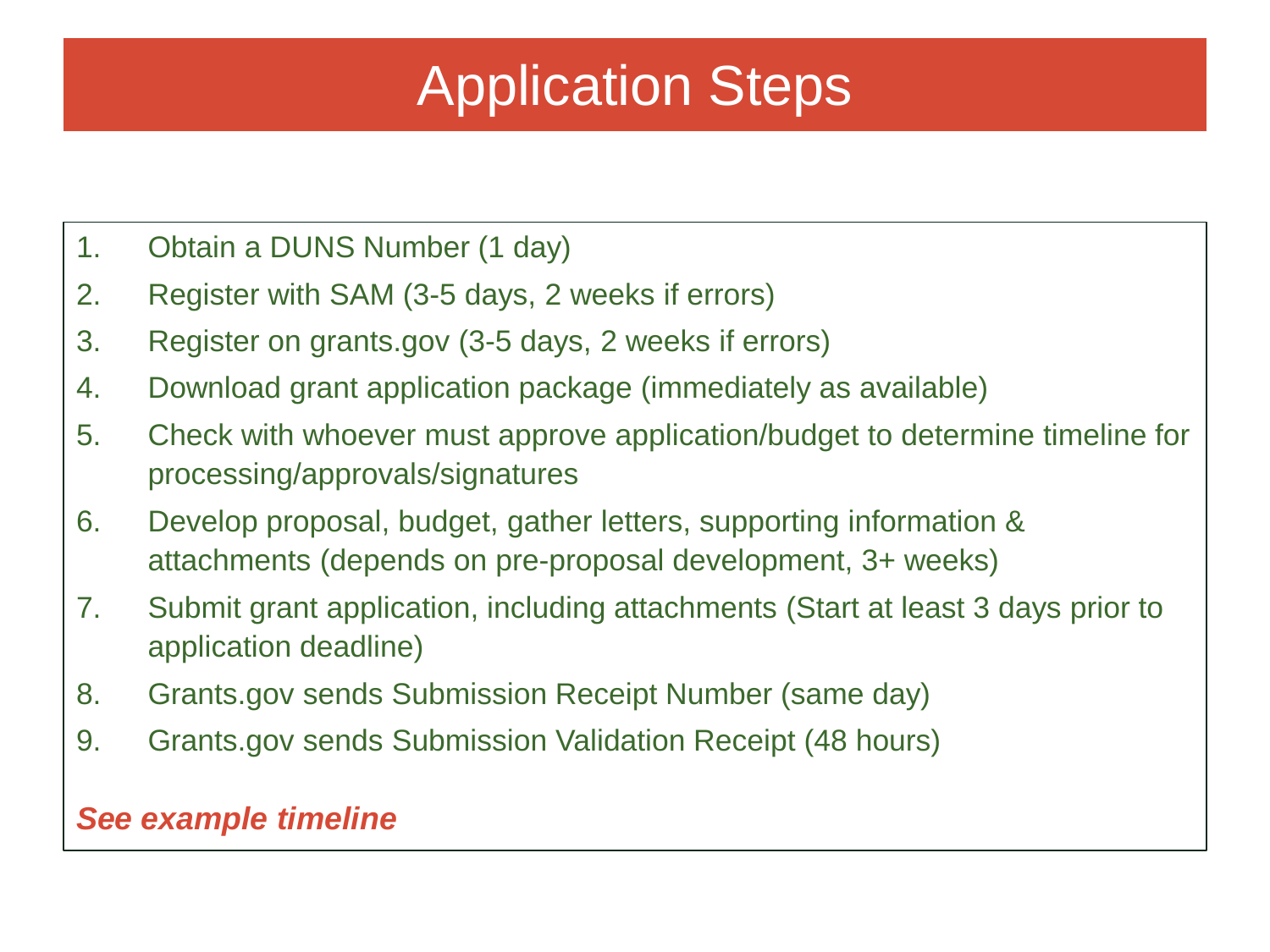# Application Components (FMPP and LFPP)

- Form SF-424 Application for Federal Assistance (grants.gov)
- Form SF-424B Assurance Nonconstruction Programs (grants.gov)
- Attachments (uploaded into SF-424 item #15)
	- Project Narrative Form
	- Match Verification Form (LFPP only)
	- Project Budget Form (includes match for LFPP)
	- Evidence of Applicant DUNS Number & SAM Registration (screen shots of each will suffice)
	- Letter from Promise Zone Implementation Partner (if applicable)
	- Additional Supporting Documents (if desired)

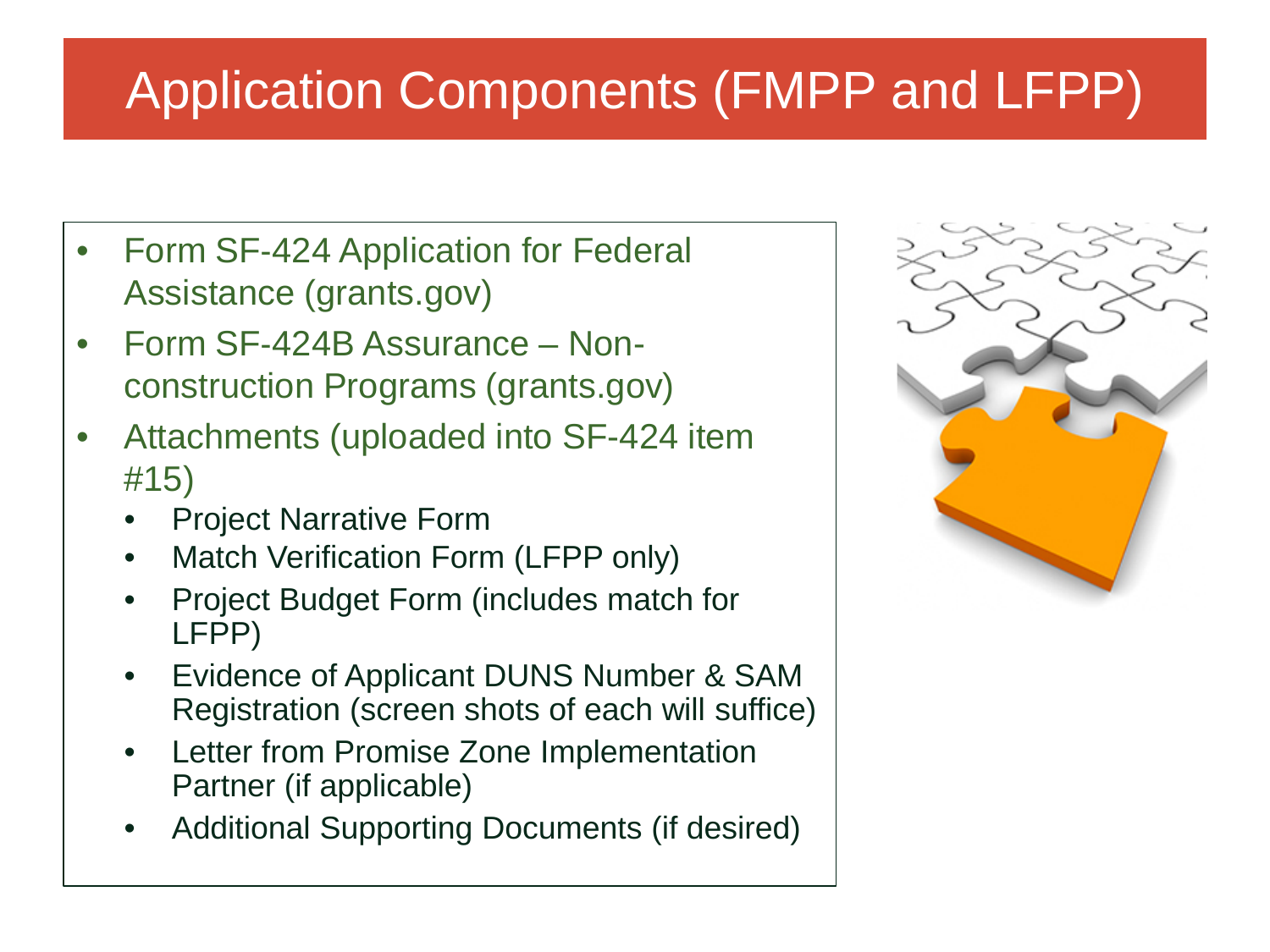# SF-424 (FMPP and LFPP)

- Completed online via Grants.gov
	- Form contains instructions
	- Supplemental instructions in RFA
- Must be complete and include all supplemental materials
- No error checking!
	- Incorrect state, for example

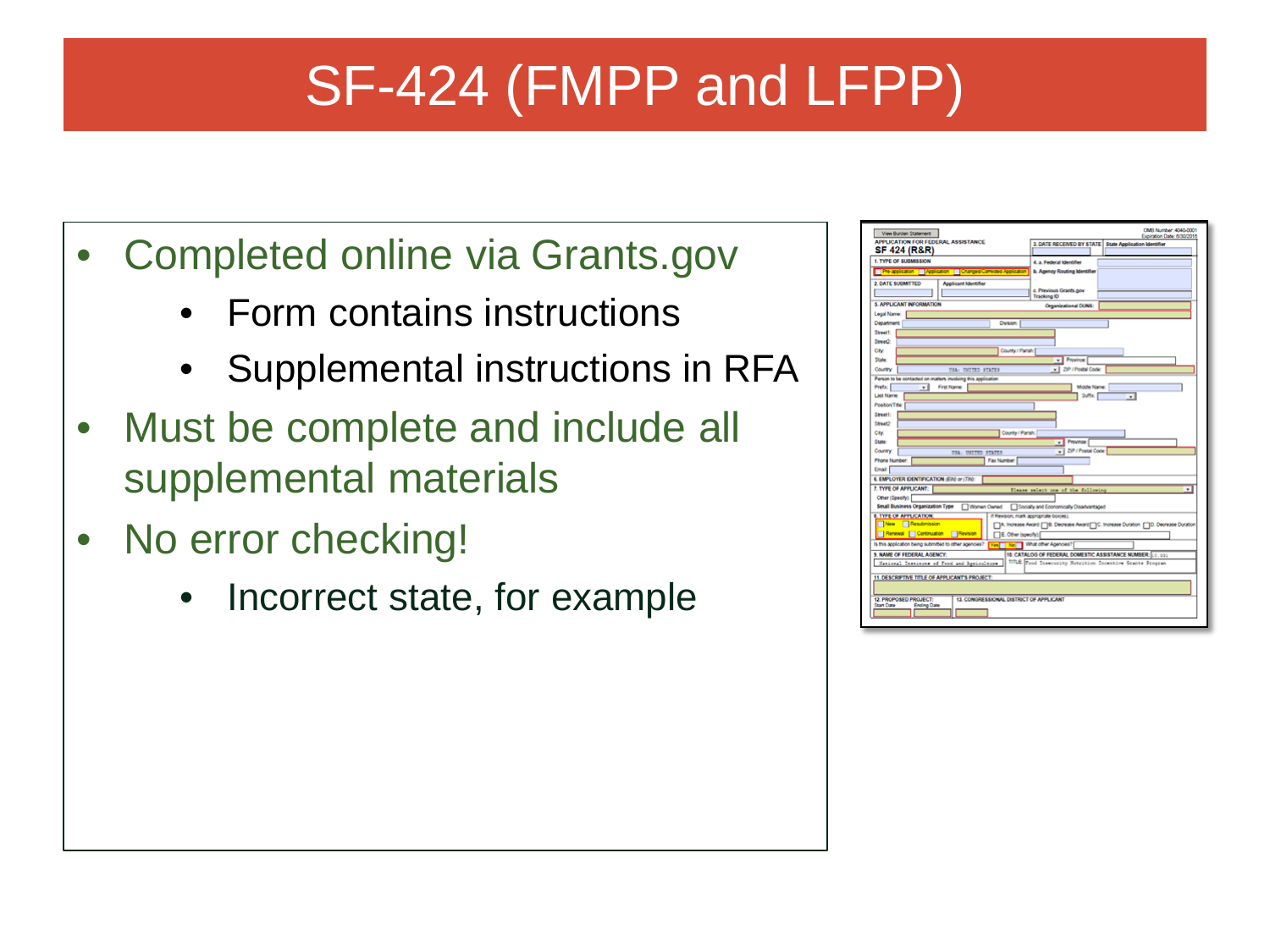# SF-424B (FMPP and LFPP)

- Assurances for Non-Construction Programs
- Completed online via Grants.gov
- Must be signed by the authorized certifying official

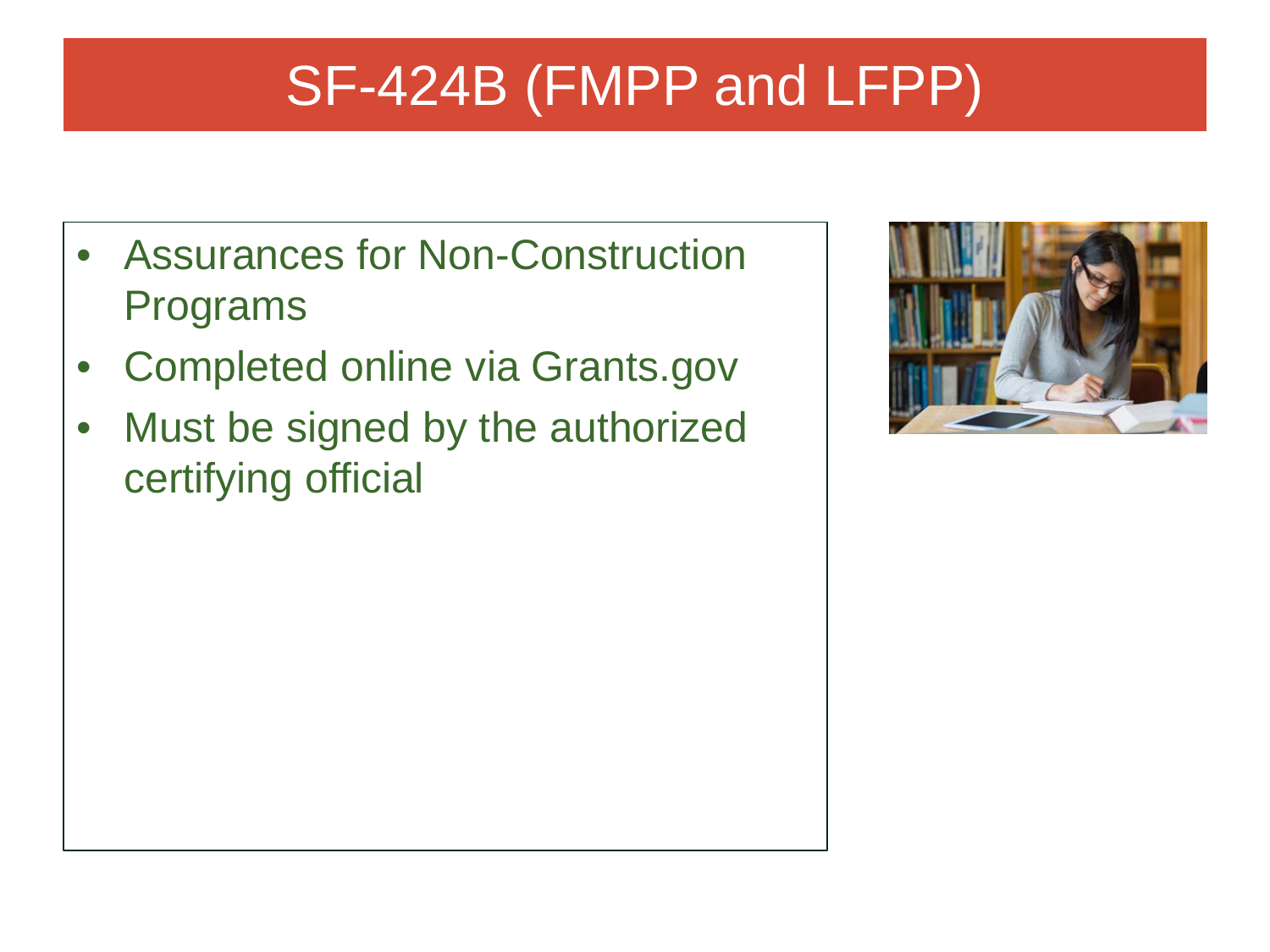# Attachments (FMPP and LFPP)

- Prepared outside of Grants.gov
- Uploaded under #15 of SF-424
- Must be in order specified in respective RFA
- MS-Word file for narrative narrative\_organization\_name
- MS-Excel file for budget budget\_organization\_name

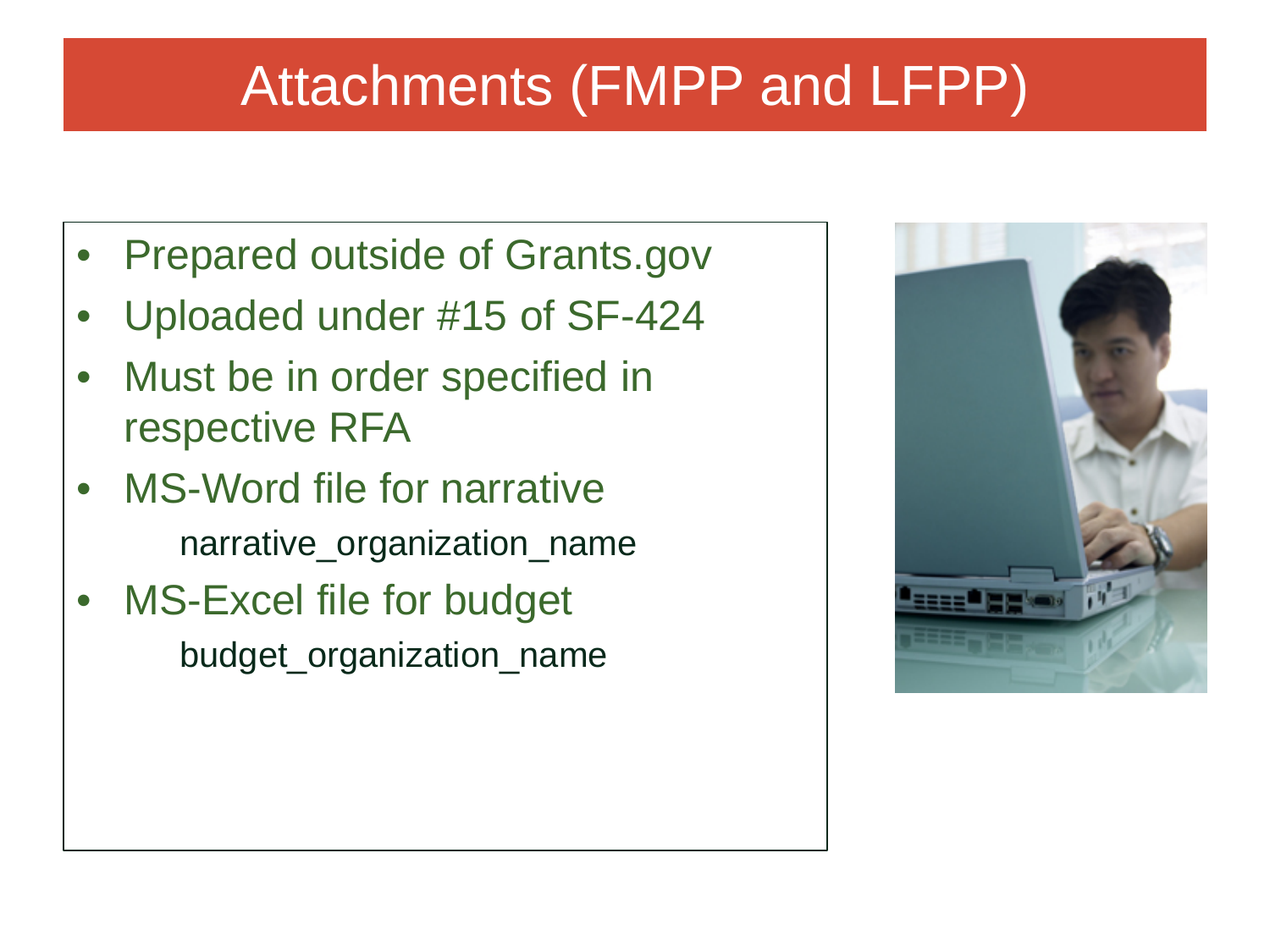### SAM Registration and DUNS Number (FMPP and LFPP)

Registration and DUNS Number required for both FMPP and LFPP

**SAM Registration:**

[https://www.sam.gov/portal/SAM/##11](https://www.sam.gov/portal/SAM/%23%2311)

**DUNS Registration[:](http://fedgov.dnb.com/webform)**

<http://fedgov.dnb.com/webform>



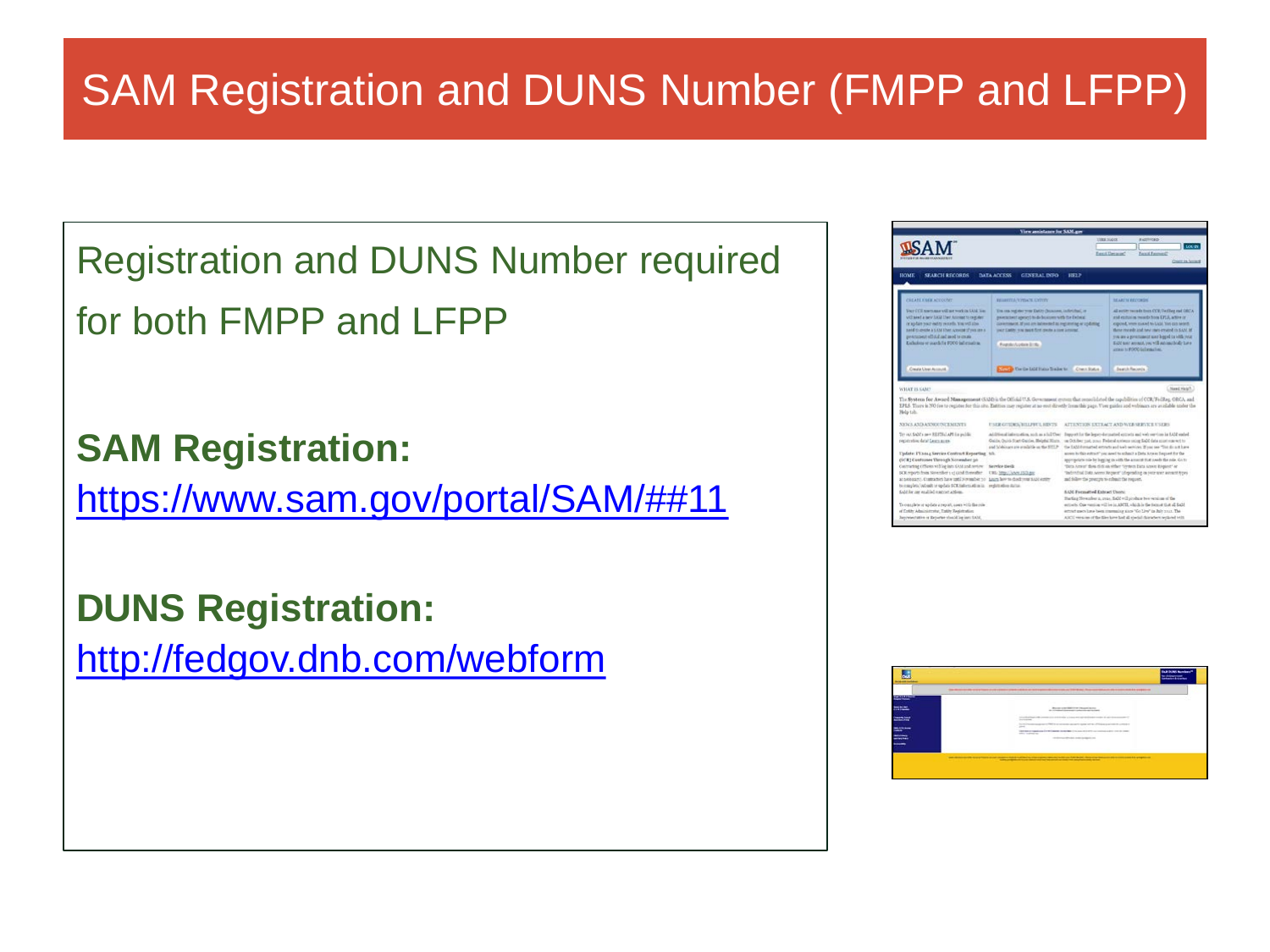### Project Narrative Form (FMPP and LFPP)

- Template with instructions available at:
	- <http://www.ams.usda.gov/FMPP>
	- <http://www.ams.usda.gov/LFPP>
- RFA contains additional guidance
- Requirements:
	- Typed single‐spaced
	- 12-point Times Roman font
	- May not exceed 12 single-sided pages, 8.5" x 11" paper size
	- Must include all elements
	- Project title must match title listed on SF-424

| OMB 0581-0235                                                                                             |        |           |                                                                                                   |                                      |                                                                                                                                                                                                                        |  |
|-----------------------------------------------------------------------------------------------------------|--------|-----------|---------------------------------------------------------------------------------------------------|--------------------------------------|------------------------------------------------------------------------------------------------------------------------------------------------------------------------------------------------------------------------|--|
|                                                                                                           |        |           | Farmers' Market Promotion Program (FMPP) – 20<br>PROJECT PROPOSAL NARRATIVE FORM AND INSTRUCTIONS |                                      |                                                                                                                                                                                                                        |  |
| reading the form instructions (below) and FMPP Announcement before completing this form. Insert<br>needed |        |           |                                                                                                   |                                      | The use of this narrative form and a supplemental budget summary is mandatory. AMS strongly recommends<br>information below; Sections 5-14 can be expanded, allowing the applicant to include as many lines of text as |  |
| <b>Project Title:</b><br>1.                                                                               |        |           |                                                                                                   |                                      |                                                                                                                                                                                                                        |  |
|                                                                                                           |        |           |                                                                                                   |                                      |                                                                                                                                                                                                                        |  |
| $\overline{2}$ .<br><b>Organization Name:</b>                                                             |        |           | 3.                                                                                                | <b>Primary Project Manager Name:</b> |                                                                                                                                                                                                                        |  |
| <b>Mailing Address:</b>                                                                                   |        |           | <b>Mailing Address:</b>                                                                           |                                      |                                                                                                                                                                                                                        |  |
| City:                                                                                                     | State: | Zip Code: | City:                                                                                             | State:                               | Zip Code:                                                                                                                                                                                                              |  |
| E-mail:                                                                                                   |        |           | E-mail:                                                                                           |                                      |                                                                                                                                                                                                                        |  |

|    | Local Food Promotion Program (LFPP) - 2014<br>GRANT NARRATIVE FORM AND INSTRUCTIONS |                                                                                                                                                                                 |  |  |  |  |
|----|-------------------------------------------------------------------------------------|---------------------------------------------------------------------------------------------------------------------------------------------------------------------------------|--|--|--|--|
|    |                                                                                     | This narrative form is mandatory. AMS strongly recommends reading the form instructions (see<br>page 5) and the "LFPP Announcement and Guidelines" before completing this form. |  |  |  |  |
|    | 1. Project Title:                                                                   |                                                                                                                                                                                 |  |  |  |  |
|    | 2. Organization Name:<br>Email:<br>Phone:<br>Fax:                                   | Mailing Address:                                                                                                                                                                |  |  |  |  |
|    | 3. Primary Project Manager Name:<br>Fmail:<br>Phone:<br>Fax:                        | <b>Mailing Address:</b>                                                                                                                                                         |  |  |  |  |
|    | 4. Grant Application Type (check only one):<br>ø                                    | Planning Grant<br>Implementation Grant                                                                                                                                          |  |  |  |  |
| 5. | Requested LFPP Funds: \$                                                            | Matching Funds (25% m atchrequired): \$                                                                                                                                         |  |  |  |  |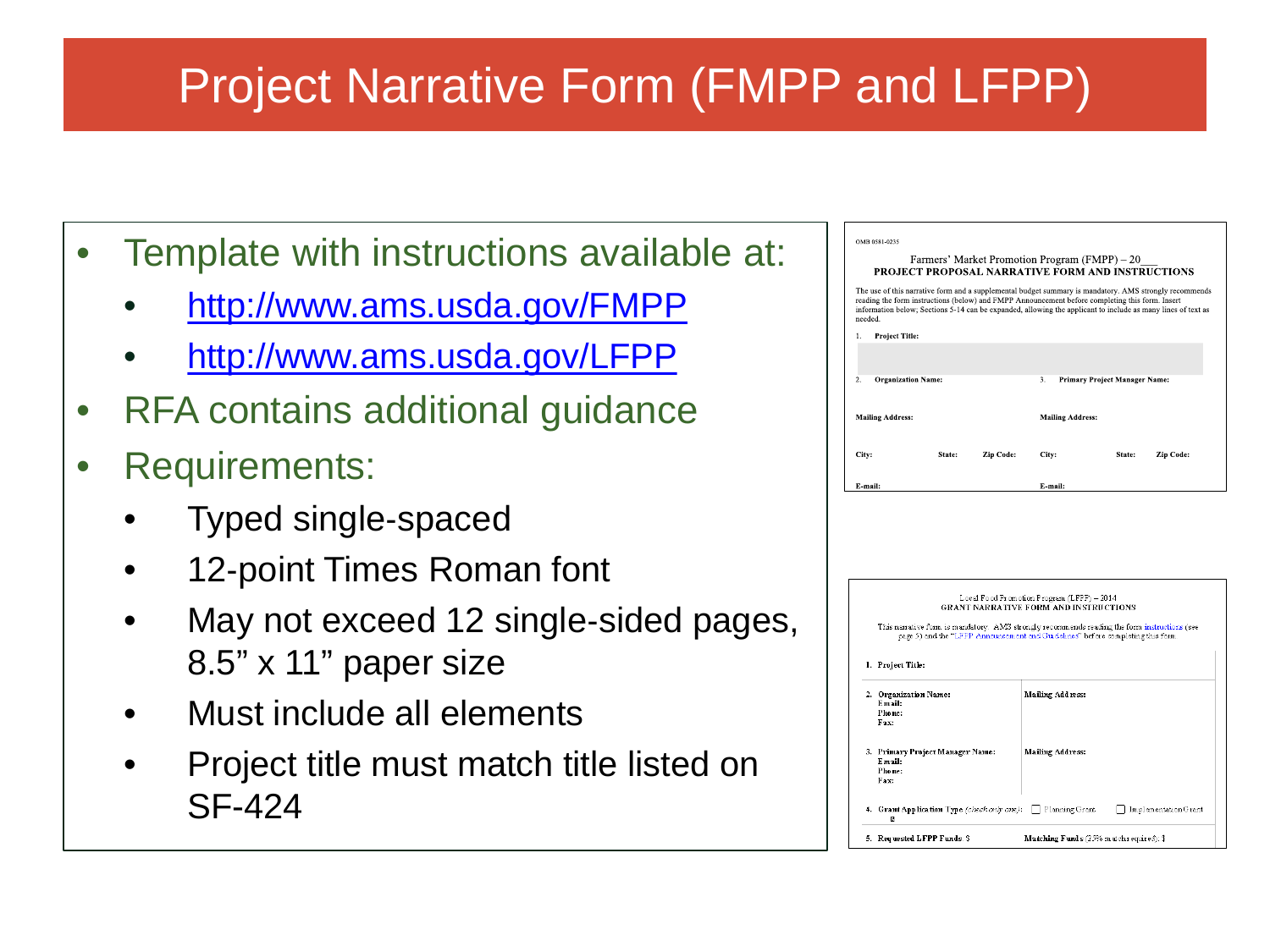## Project Budget Form (FMPP and LFPP)

- Template with instructions available at
	- <http://www.ams.usda.gov/FMPP>
	- <http://www.ams.usda.gov/LFPP>
- RFA contains additional guidance
- Requirements
	- Does not count toward 12-page narrative limit
	- Itemized, line-by-line cost estimate
	- Based on price analysis, vendor quote, cost per unit (including staff time)
	- Must include budget narrative describing justification



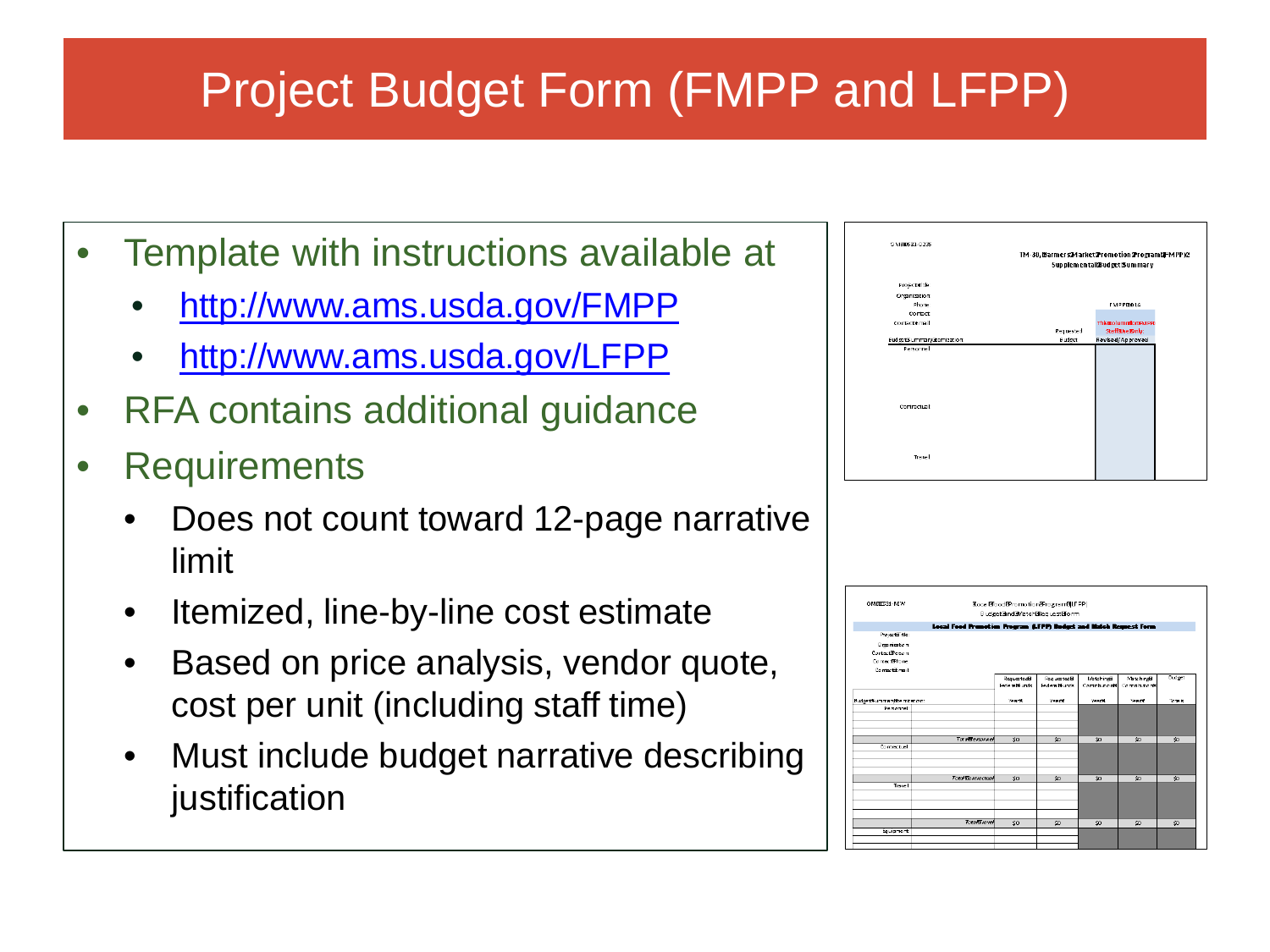## Project Budget Form (FMPP and LFPP)

- Itemized line item categories:
	- **Personnel**
	- **Contractual**
	- Travel
	- Equipment
	- Supplies
	- Other direct costs
	- Indirect costs
		- Limited to 10% of total expenses defined and itemized as a direct cost (This may change in 2015; refer to RFA when it is released)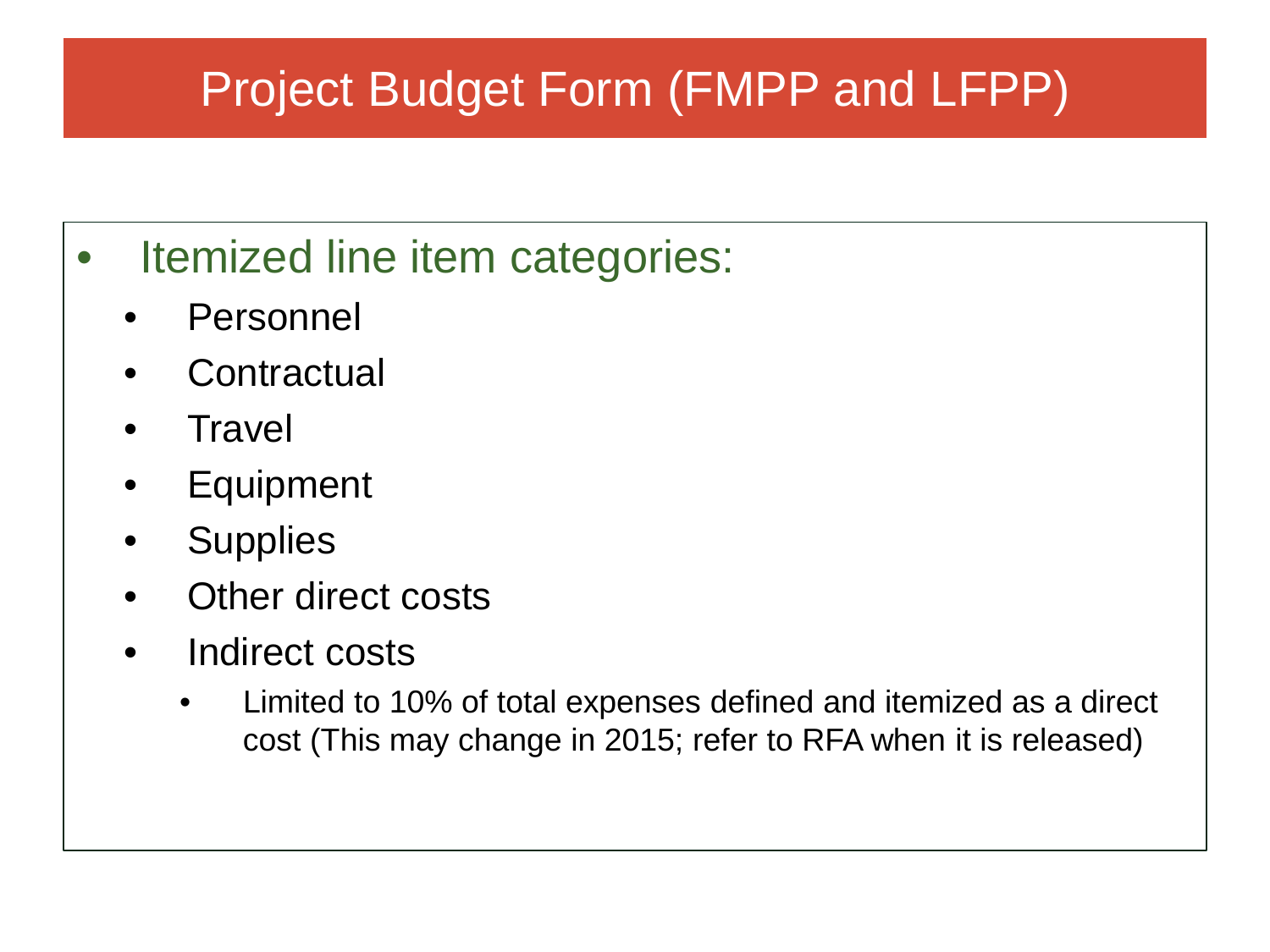# Project Budget Form (FMPP and LFPP)

- Correlate budget with purpose/goals of project
- Demonstrate budget is both reasonable and adequate for proposed project

| OM6 0581-0235                     |                   |                                                |  |  |  |
|-----------------------------------|-------------------|------------------------------------------------|--|--|--|
|                                   |                   | TM-30, Farmers Market Promotion Program (FMPP) |  |  |  |
|                                   |                   | Supplemental Budget Summary                    |  |  |  |
|                                   |                   |                                                |  |  |  |
| Project Title:                    |                   |                                                |  |  |  |
| Organization:                     |                   |                                                |  |  |  |
| Phone:                            |                   | <b>FMPP 2014</b>                               |  |  |  |
| Contact:                          |                   |                                                |  |  |  |
| Contact Email:                    |                   | This Column for <i>FMPP</i>                    |  |  |  |
|                                   | <b>Manualated</b> | Staff Use Only:                                |  |  |  |
| <b>Sudret Summary Remiartion:</b> | Gudget            | Revised/Approved                               |  |  |  |
| Pennsylv                          |                   |                                                |  |  |  |
|                                   |                   |                                                |  |  |  |
|                                   |                   |                                                |  |  |  |
|                                   |                   |                                                |  |  |  |
|                                   |                   |                                                |  |  |  |
|                                   |                   |                                                |  |  |  |
| Contractual:                      |                   |                                                |  |  |  |
|                                   |                   |                                                |  |  |  |
|                                   |                   |                                                |  |  |  |
|                                   |                   |                                                |  |  |  |
|                                   |                   |                                                |  |  |  |
|                                   |                   |                                                |  |  |  |
| Travels                           |                   |                                                |  |  |  |
|                                   |                   |                                                |  |  |  |
|                                   |                   |                                                |  |  |  |
|                                   |                   |                                                |  |  |  |

| CMSOSSSAION                |                                                                   |                     |                                     |              |              |                |
|----------------------------|-------------------------------------------------------------------|---------------------|-------------------------------------|--------------|--------------|----------------|
|                            |                                                                   |                     | Local Food Promotion Program (LFPP) |              |              |                |
|                            |                                                                   |                     | Budget and Match Request Form       |              |              |                |
|                            | Local Food Promotion Program (LFPP) Budget and Match Request Form |                     |                                     |              |              |                |
| Project Title:             |                                                                   |                     |                                     |              |              |                |
| Organization:              |                                                                   |                     |                                     |              |              |                |
| Contact Parasm             |                                                                   |                     |                                     |              |              |                |
| Contact Phone:             |                                                                   |                     |                                     |              |              |                |
| Contact Graph              |                                                                   |                     |                                     |              |              |                |
|                            |                                                                   | <b>Magazine</b>     | <b>Megusted</b>                     | Matching     | Matching.    | <b>Businet</b> |
|                            |                                                                   | <b>Parlam Dunda</b> | <b>Publical Foreign</b>             | Contribution | Contribution |                |
| Sudy at Summary Remission: |                                                                   | Test <sub>2</sub>   | $T = 2$                             | There 2      | Year 2       | Totals.        |
| Personnel:                 |                                                                   |                     |                                     |              |              |                |
|                            |                                                                   |                     |                                     |              |              |                |
|                            |                                                                   |                     |                                     |              |              |                |
|                            | <b>Total Regional</b>                                             | So.                 | So.                                 | SS.          | So.          | 90             |
| Contractual:               |                                                                   |                     |                                     |              |              |                |
|                            |                                                                   |                     |                                     |              |              |                |
|                            |                                                                   |                     |                                     |              |              |                |
|                            |                                                                   |                     |                                     |              |              |                |
|                            | <b>Total Contractus</b>                                           | So.                 | SS.                                 | SS.          | So.          | 90             |
| Travello                   |                                                                   |                     |                                     |              |              |                |
|                            |                                                                   |                     |                                     |              |              |                |
|                            |                                                                   |                     |                                     |              |              |                |
|                            |                                                                   |                     |                                     |              |              |                |
|                            |                                                                   |                     |                                     |              |              |                |
| bruismant:                 | <b>Total Travel</b>                                               | Sp.                 | Sp.                                 | Sp.          | So.          | 90             |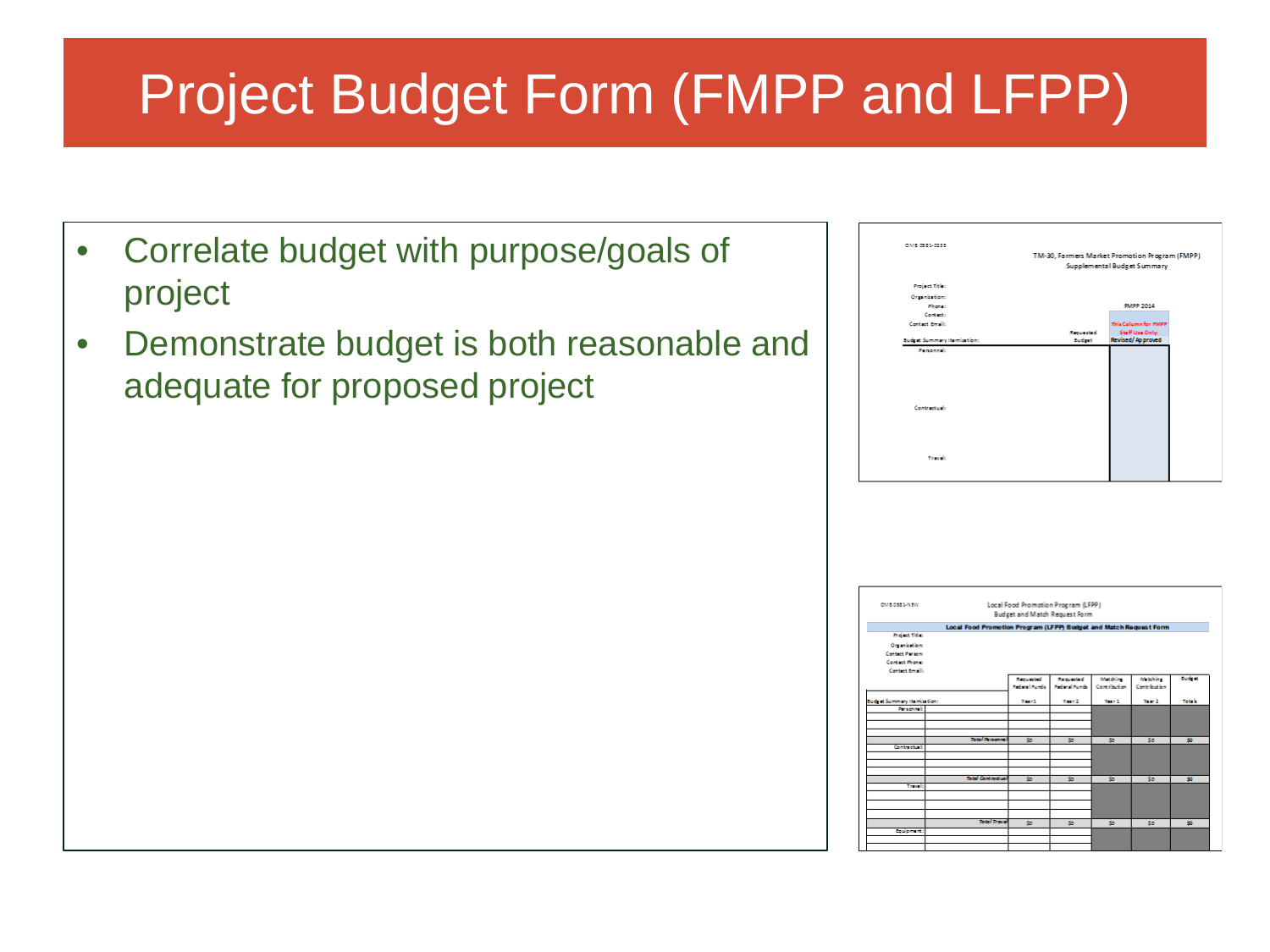# Matching Request (LFPP Only)

- Included in LFPP Budget Form
- Cash or in-kind equal to 25% of total cost
- Match Verification Forms will be posted on LFPP website and Appendix A of Project Narrative Form

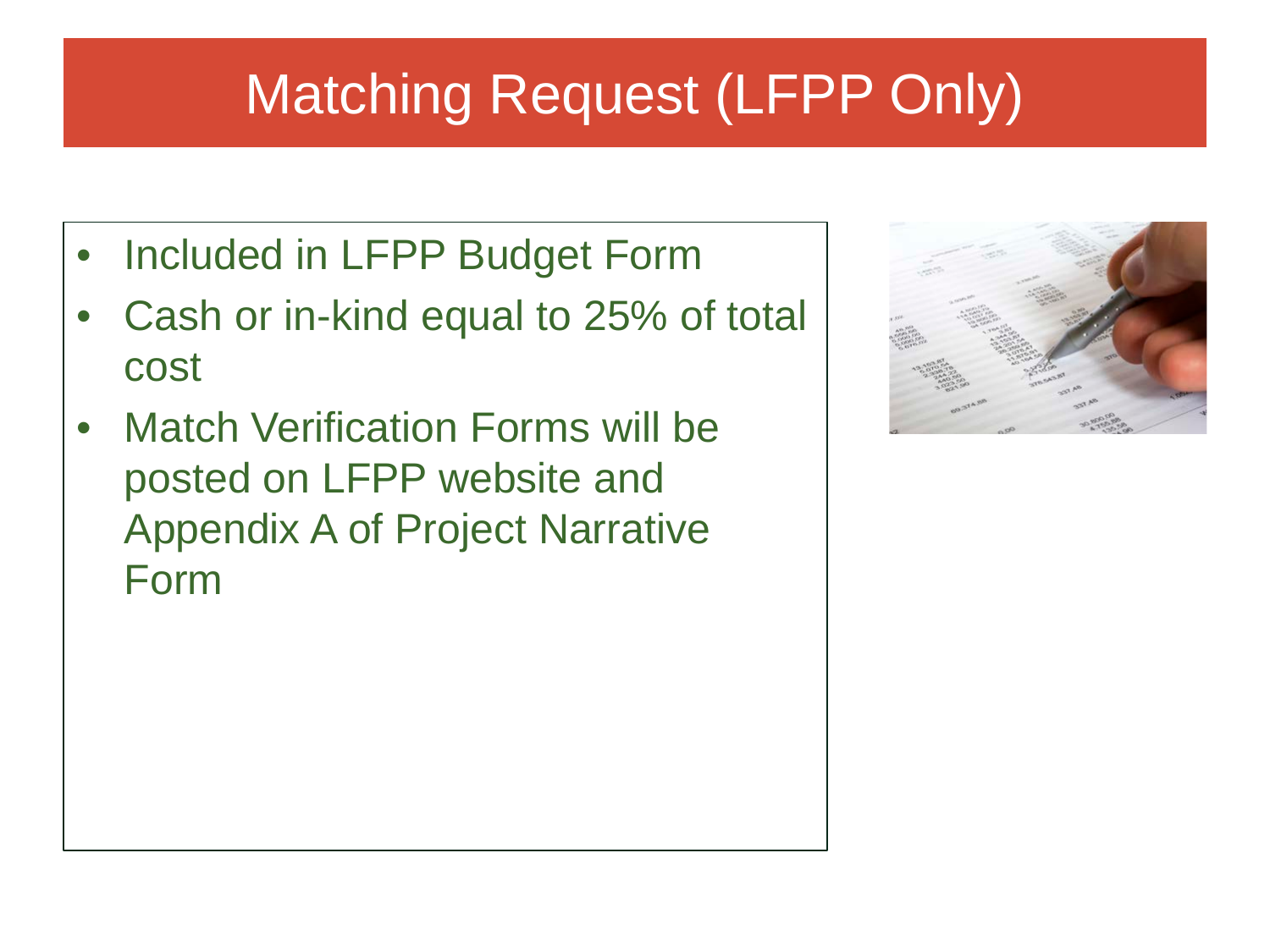# Priority Project Information (FMPP and LFPP)

- Program priorities change yearly!
	- Check the 2015 RFA
- Proposals fitting priority area does not guarantee funding
- All applications, whether requesting consideration under the priority area or not, will be given equal weight in the evaluation process
- Applicants are not required to work in a priority area
- **Focus on writing a good project!**

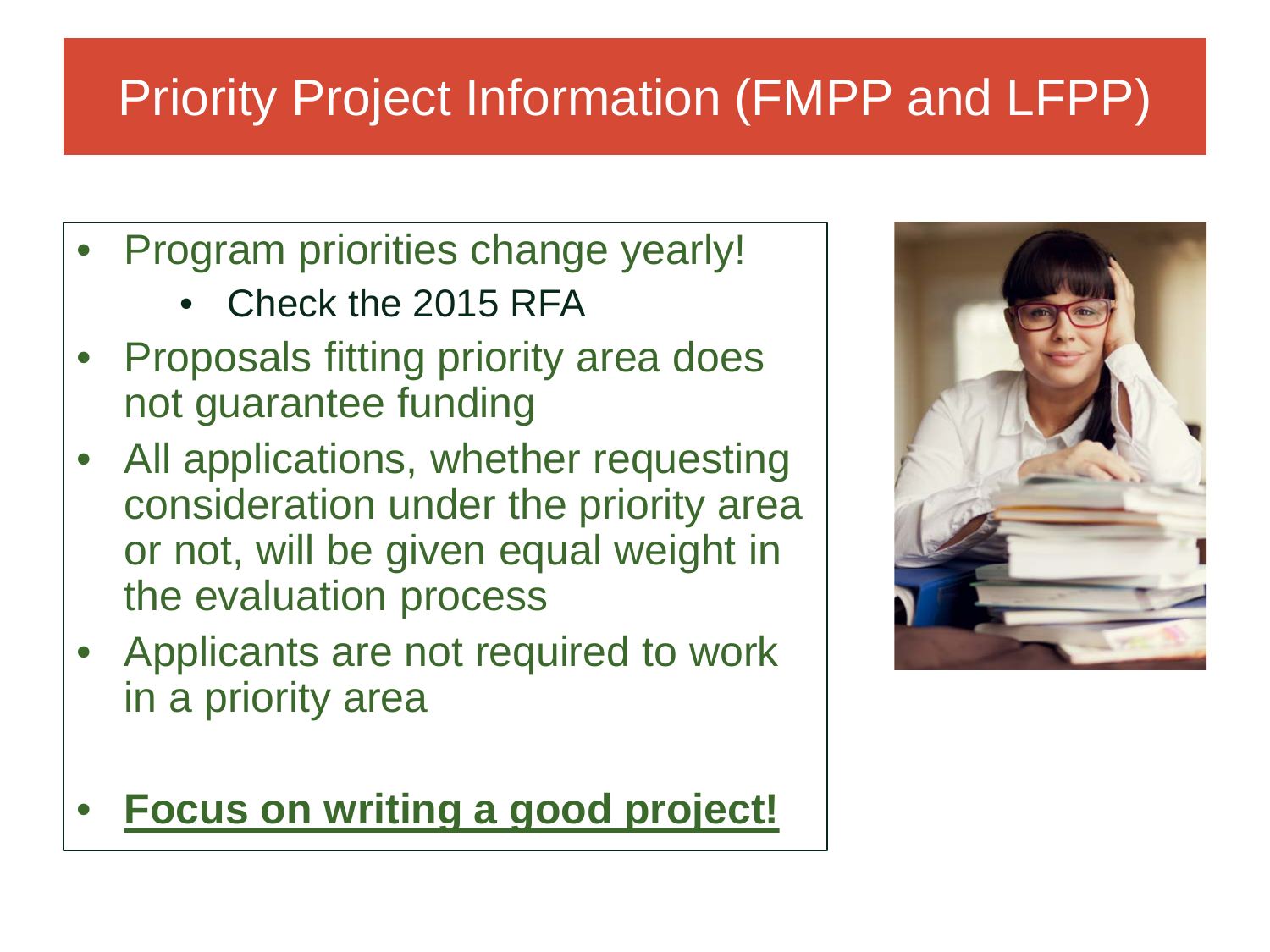# **Project Evaluation & Scoring (FMPP and LFPP)**

### Purpose (20 points)

– Meets the objectives of the program and will serve the intended beneficiaries

#### Approach (25 points)

- The work plan is well‐written and clearly delineates how the work will meet the intended goals and objectives, and successfully assist its beneficiaries
- Project personnel demonstrate appropriate qualifications, knowledge and experience necessary to carry out the project
- Partnerships are appropriate and reliable to accomplish and accentuate the work and are documented with letters of support

#### Budget (20 points)

- All budget items are allowable, reasonable, allocable, and clearly described, and all items clearly correlate with the purpose and goals of the project
- All letters of support/verification are provided
- Needed infrastructure that will not be paid by the grant is in place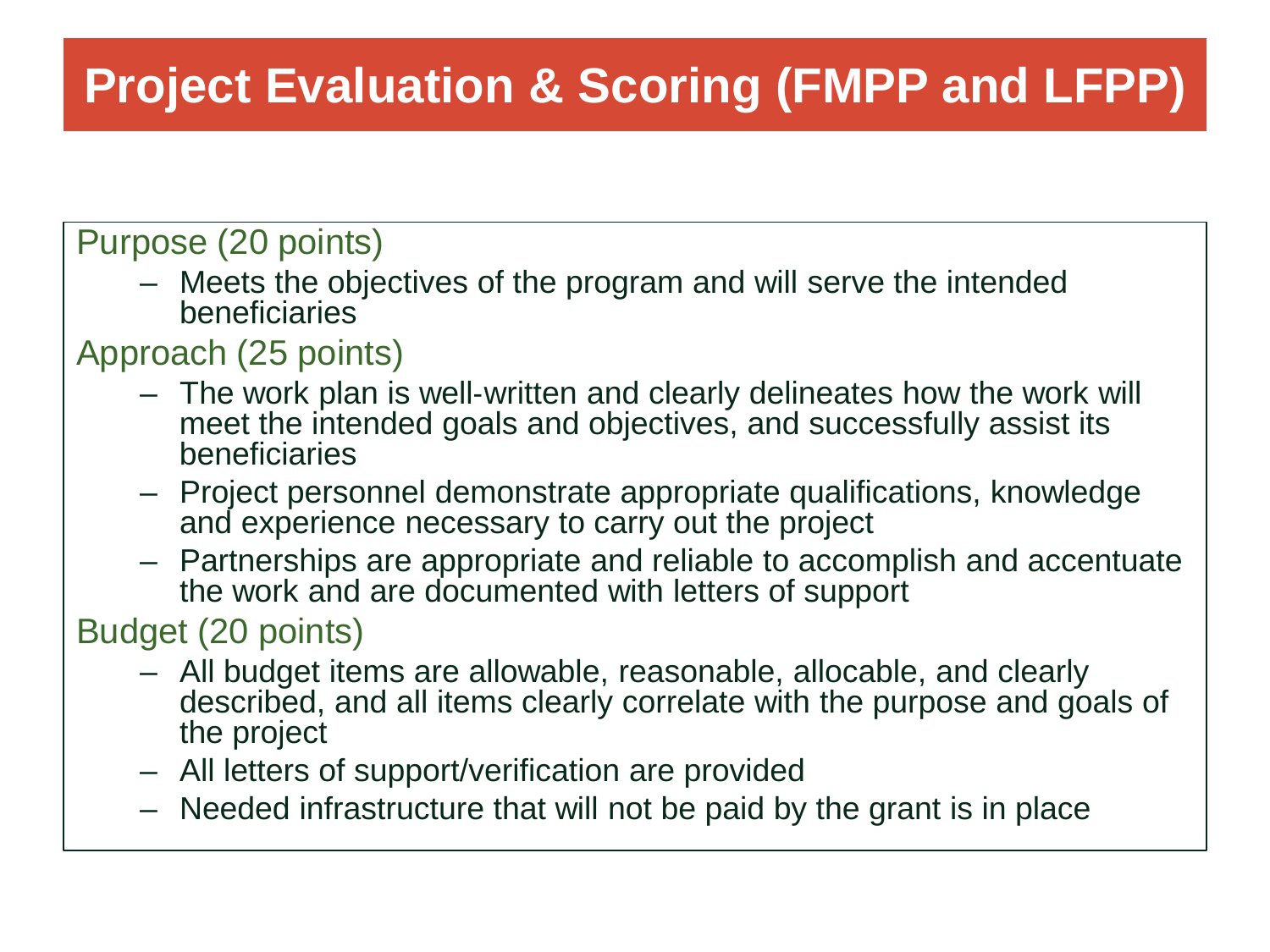# **Project Evaluation & Scoring (FMPP and LFPP)**

- Impact (20 points) The proposal clearly describes expected outcomes, the intended beneficiaries, and how it will be evaluated while in progress and upon
	- Both quantitative and qualitative metrics are described to demonstrate how the project will assess impact on intended beneficiaries to include but not limited to the following metrics:
		-
		- Number of direct or indirect jobs retained and created<br>- Number of markets expanded and/or new markets established, or<br>expanded consumer base served
		- Dollar amount and percentage change in market sales<br>- Number of farmer/producer beneficiaries
		-

- Outreach (15 points) The proposal outlines a plan to disseminate project results electronically and in person to the target audience, stakeholders, and interested parties beyond those directly served by the project
	- A means of collecting feedback on the results is included.
	- Outreach can be expected to continue beyond the term of the project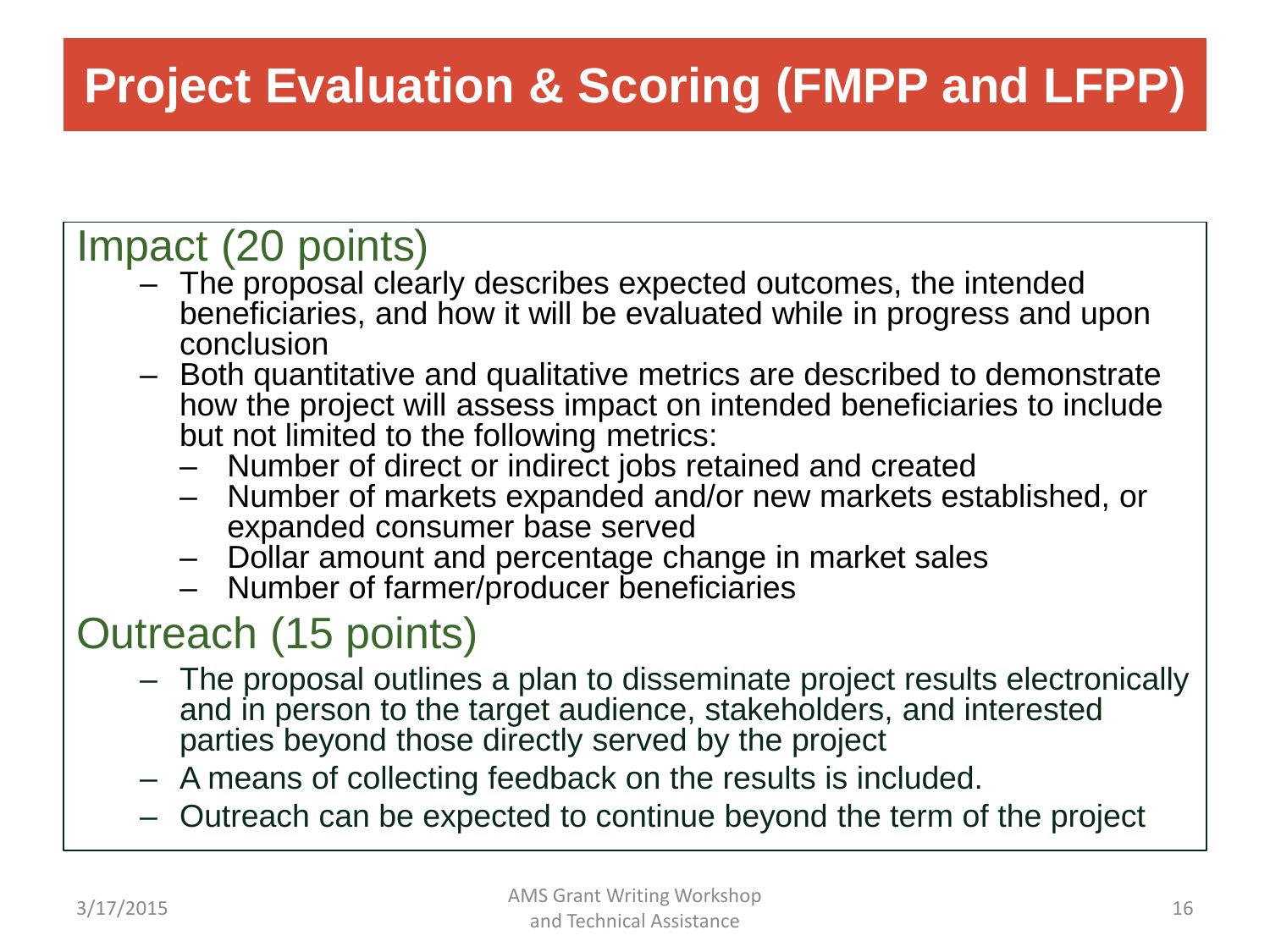# **PROPOSAL NARRATIVE TEMPLATE ACTIVITY**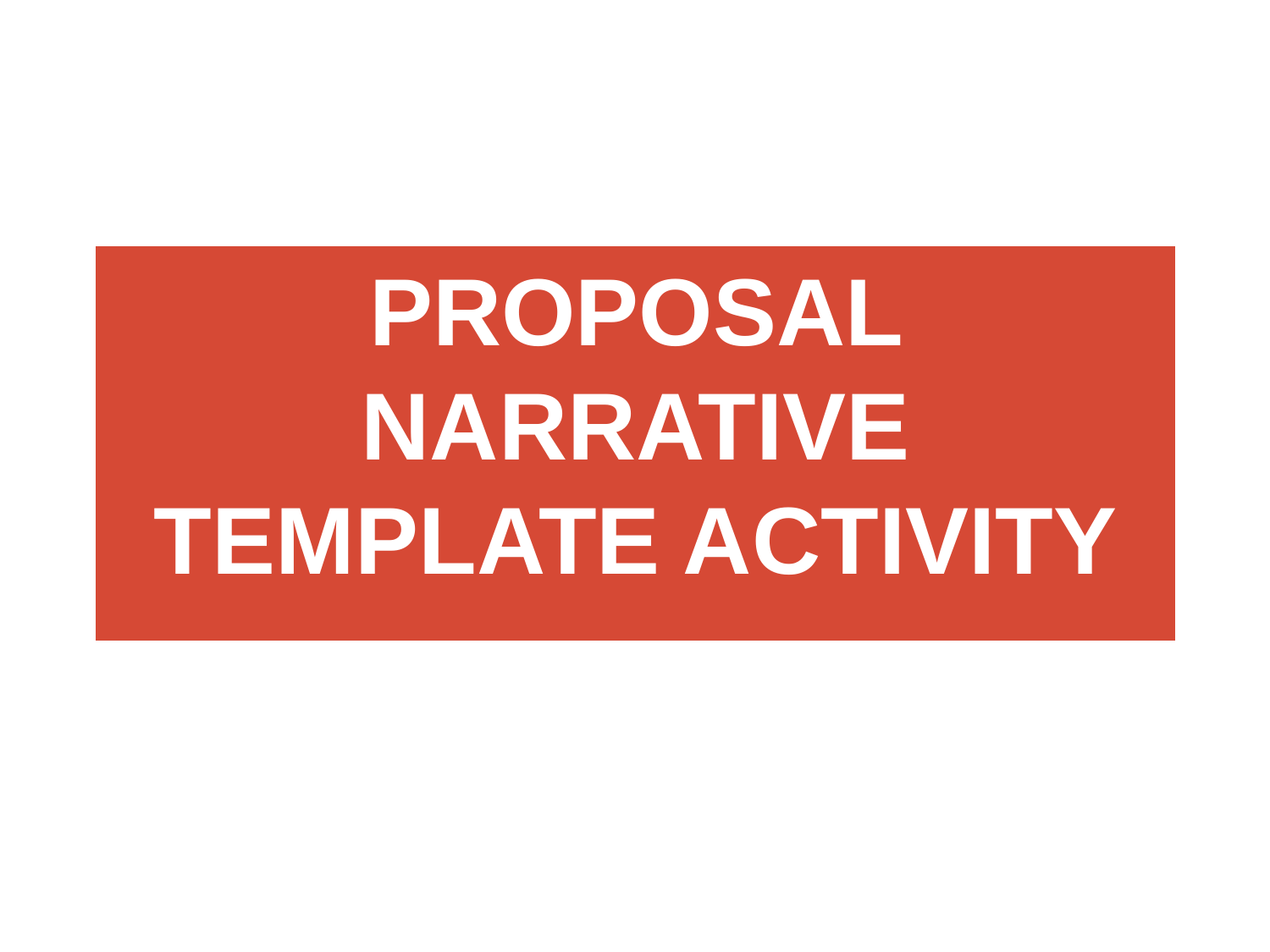# **Proposal Narrative Activity**

- See narrative template exercises for FMPP and LFPP
- A narrative has been inserted for questions 9, 10, 11 and 12
- Assemble into teams of 4
- Review the narrative and answer the associated questions below each
- Report back to full group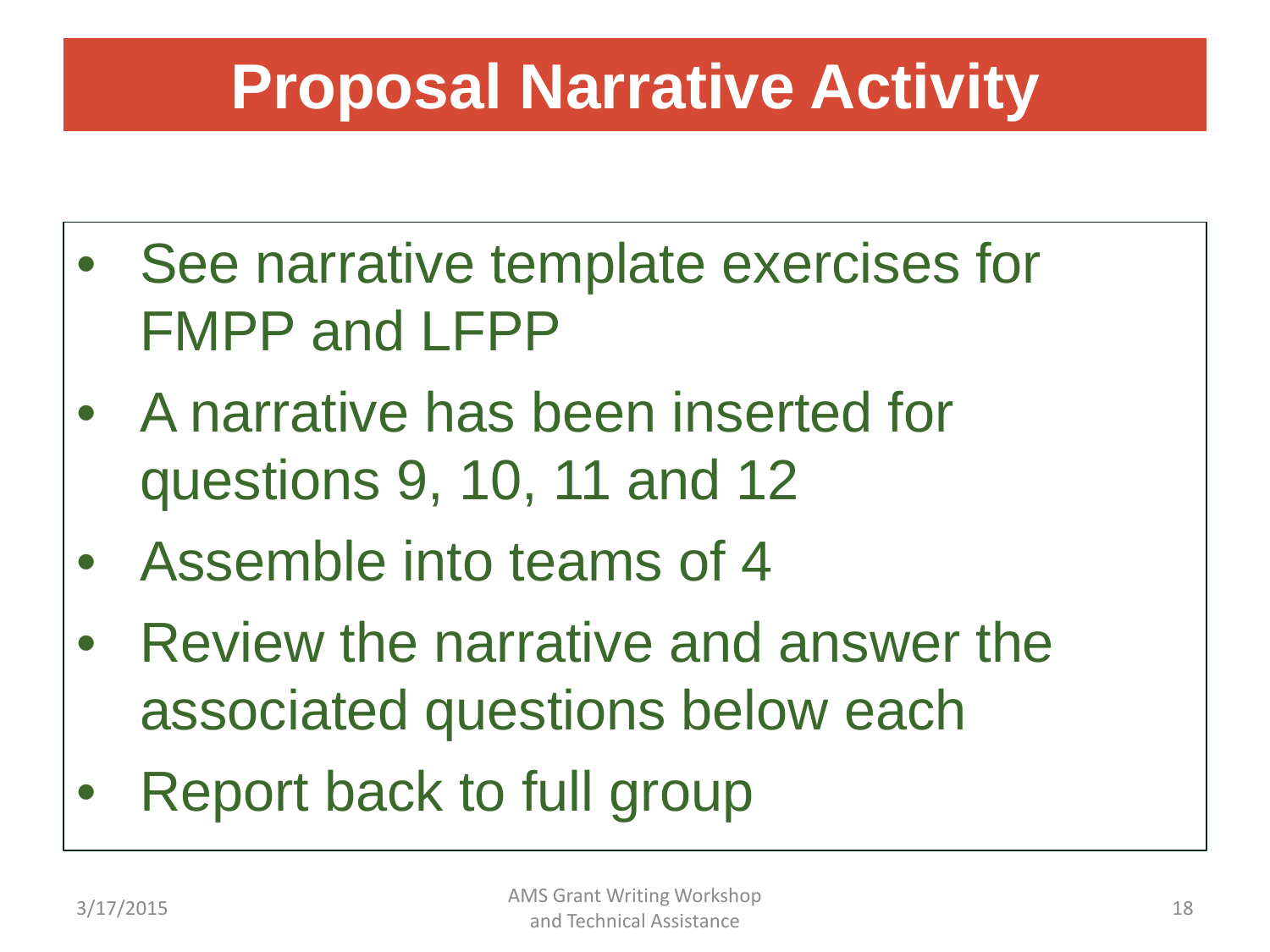# **BUDGET EXERCISE**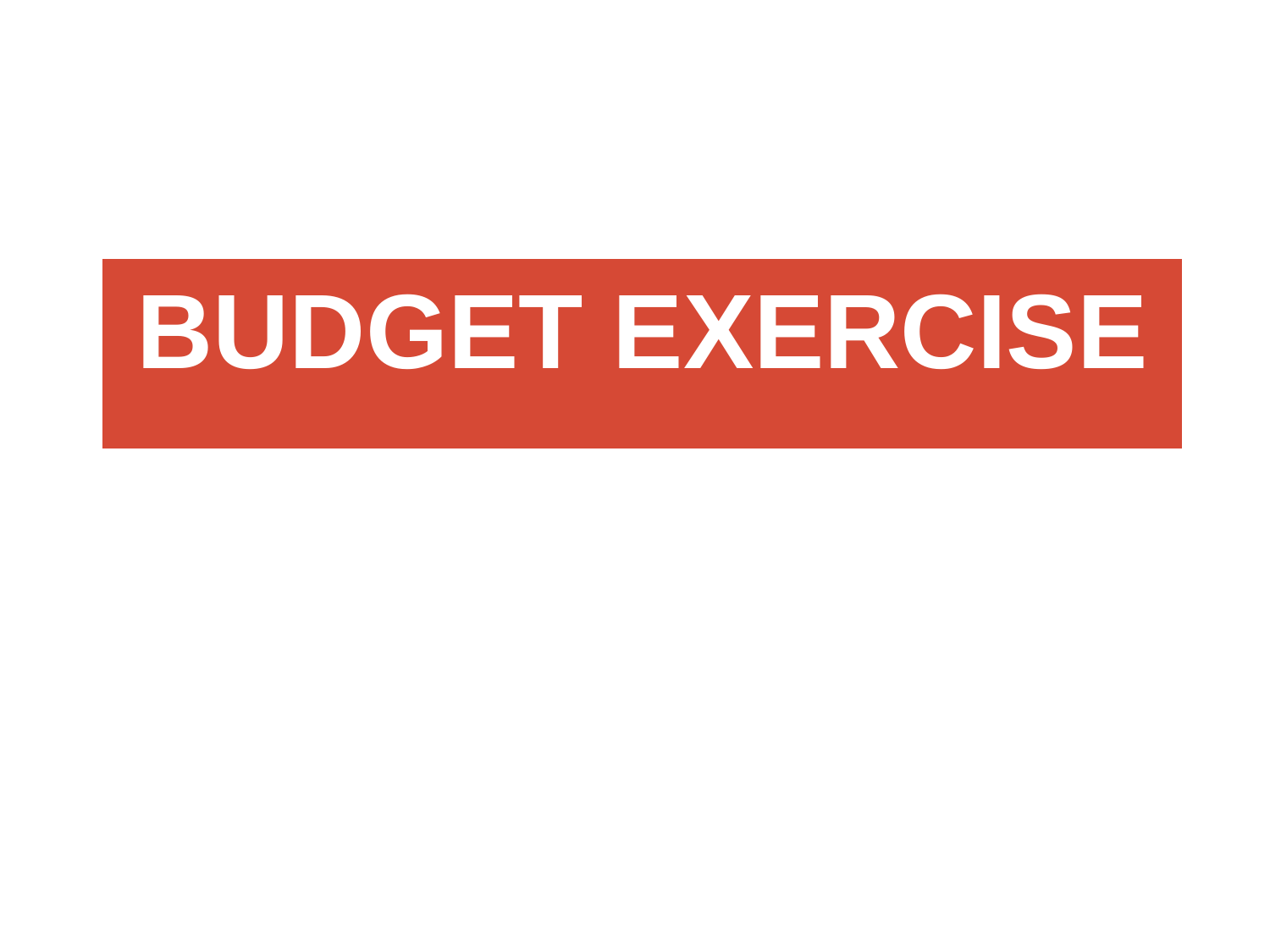# **Budget Exercise**

- See narrative template exercises for FMPP and LFPP
- A budget and justification has been inserted or attached at end
- In the same teams review the budget and narrative, then answer the worksheet questions
- Report back to full group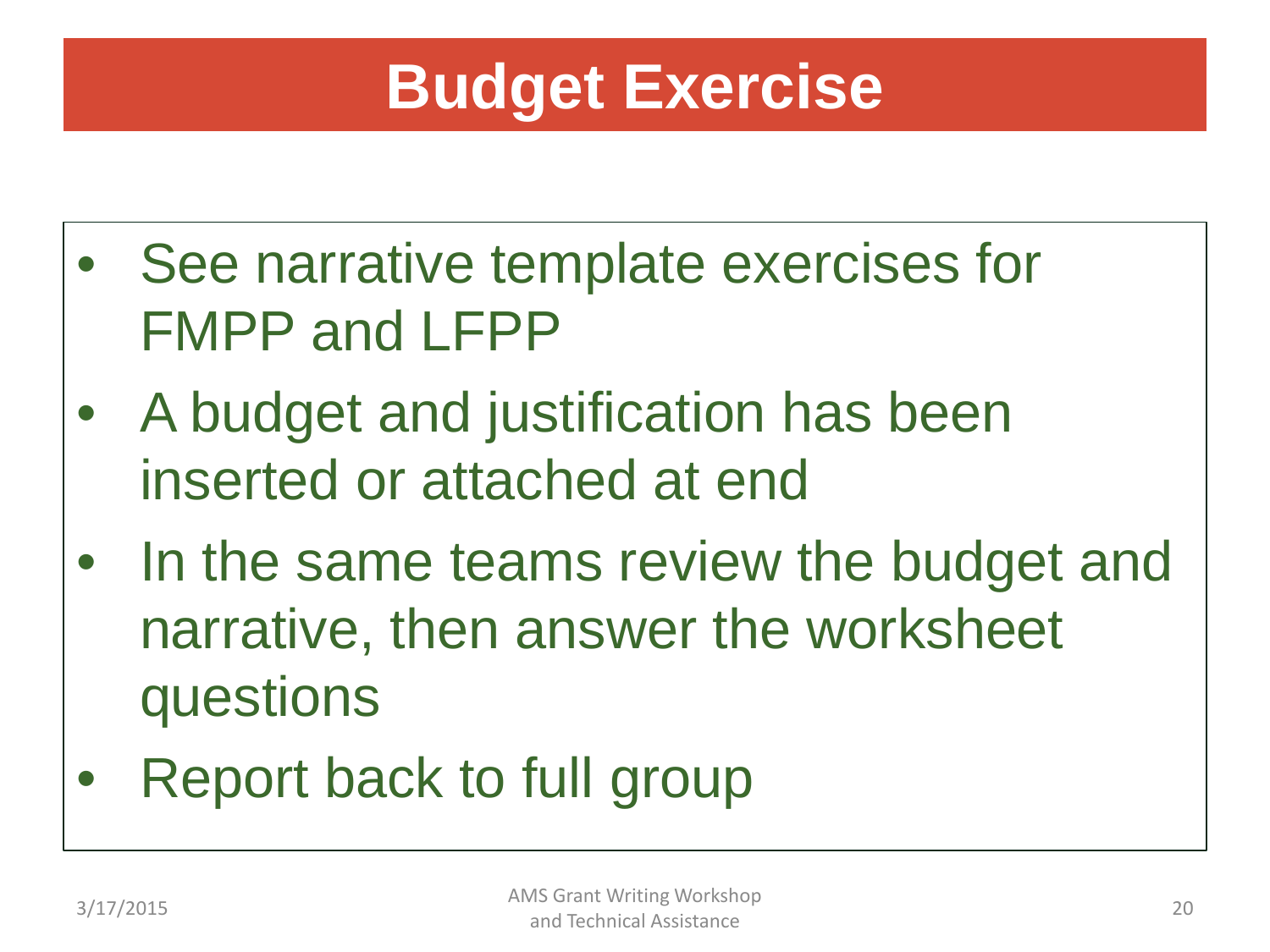# **Helpful Hints**

- Follow directions
- Call AMS with questions
- Have others not associated with the project review for:
	- Clarity and understanding
	- Grammar and typos
- Don't wait till the last minute to ask for help or submit to grants.gov
	- **Allow five-week minimum for entire process**
- If you don't receive grants.gov confirmation after you submitted, call grants.gov!

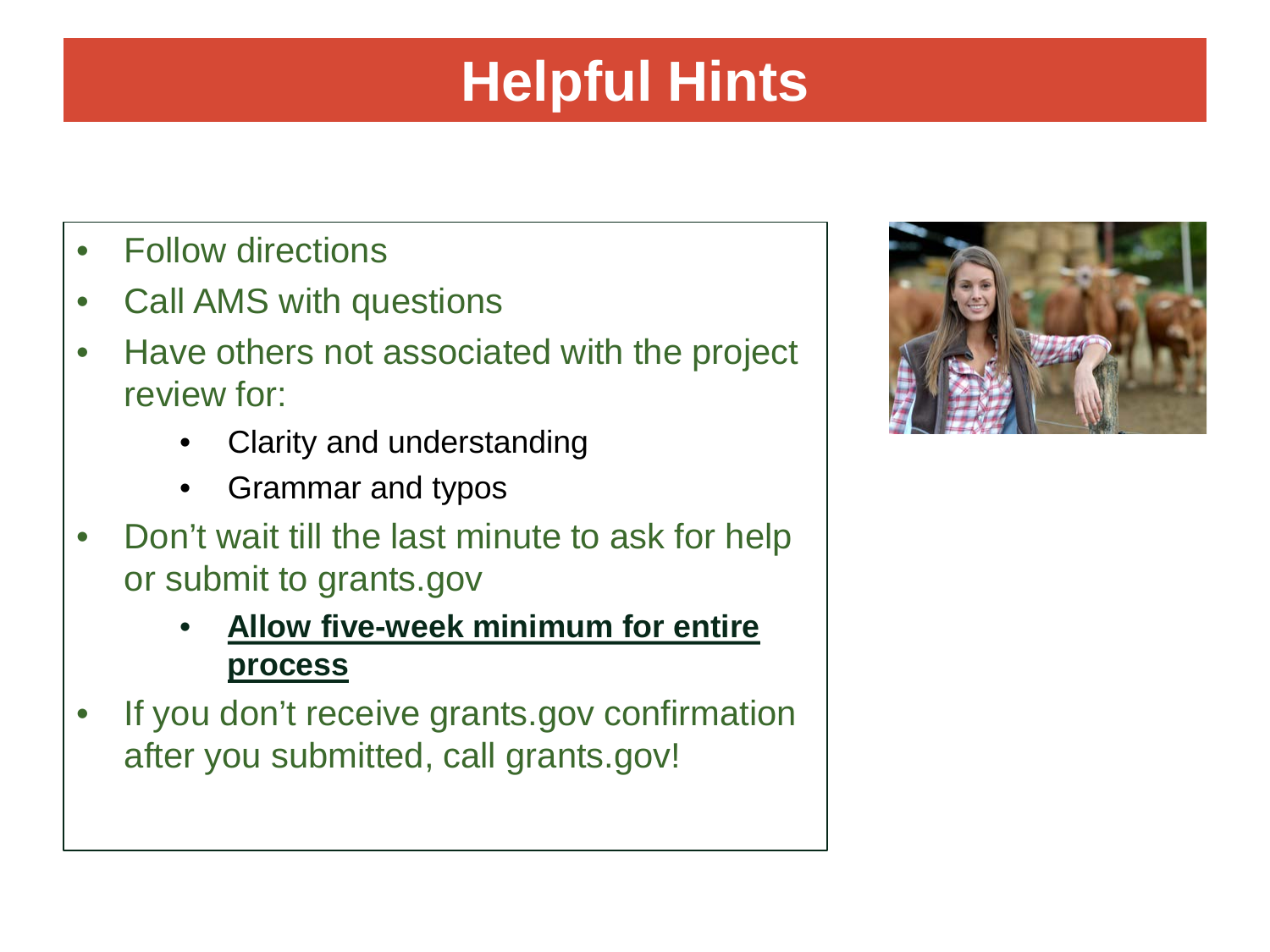# **AMS Contacts**

For specific questions the AMS contacts are:

- Local Food Promotion Program:
	- Nicole Nelson-Miller USDALFPPQuestions@ams.usda.gov; (202) 690-1300
- Farmers Market Promotion Program:
	- Carmen Humphrey USDAFMPPQuestions@ams.usda.gov; (202) 690-1300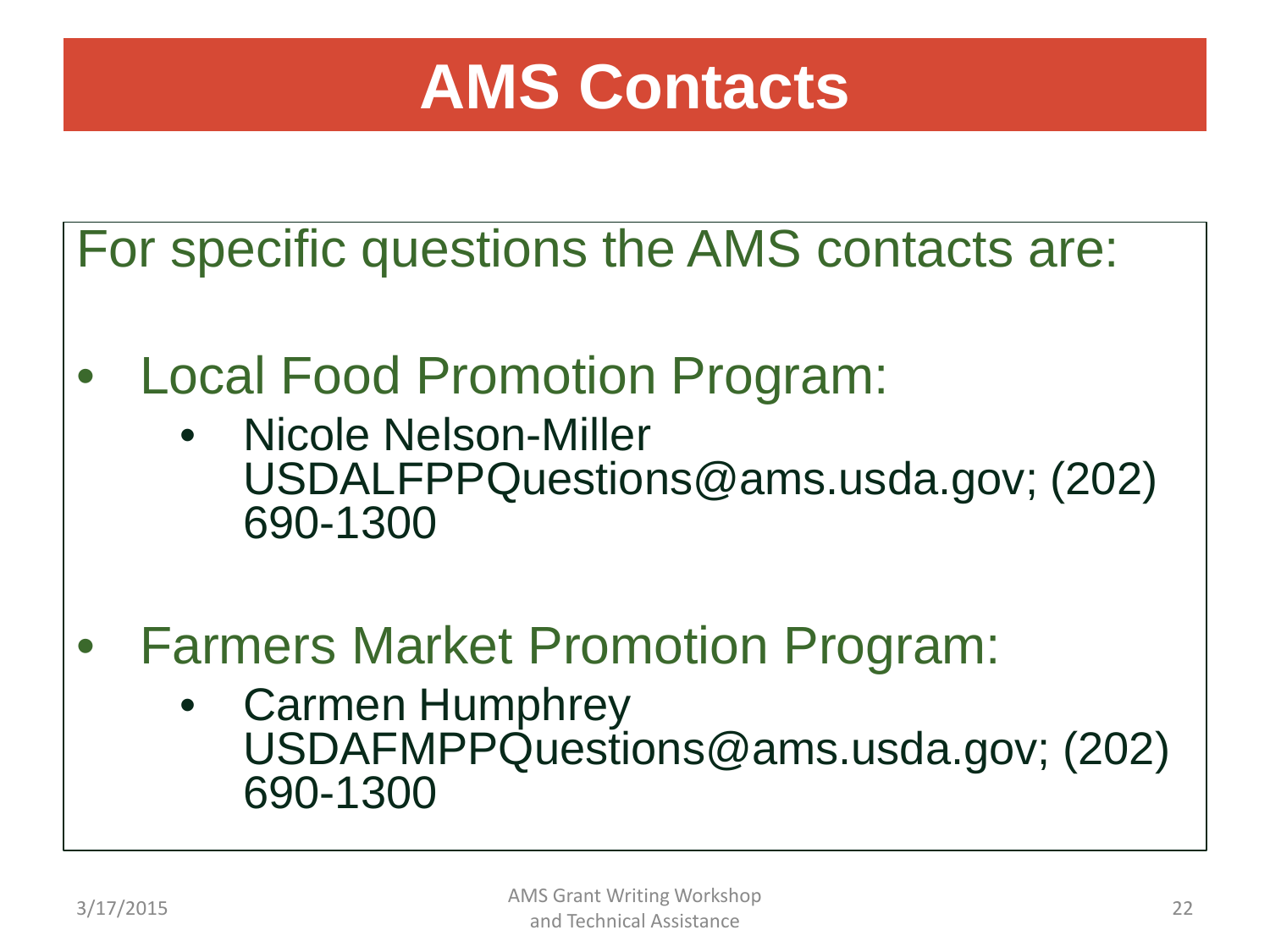# **Subscribe to Receive Updates**



For updates and alerts, click the link at the bottom of our webpage! www.amsta.net You'll be asked to asked to fill out 4 questions, then you're done!



Haga clic aquí para suscribirse a las actualizaciones de contenido